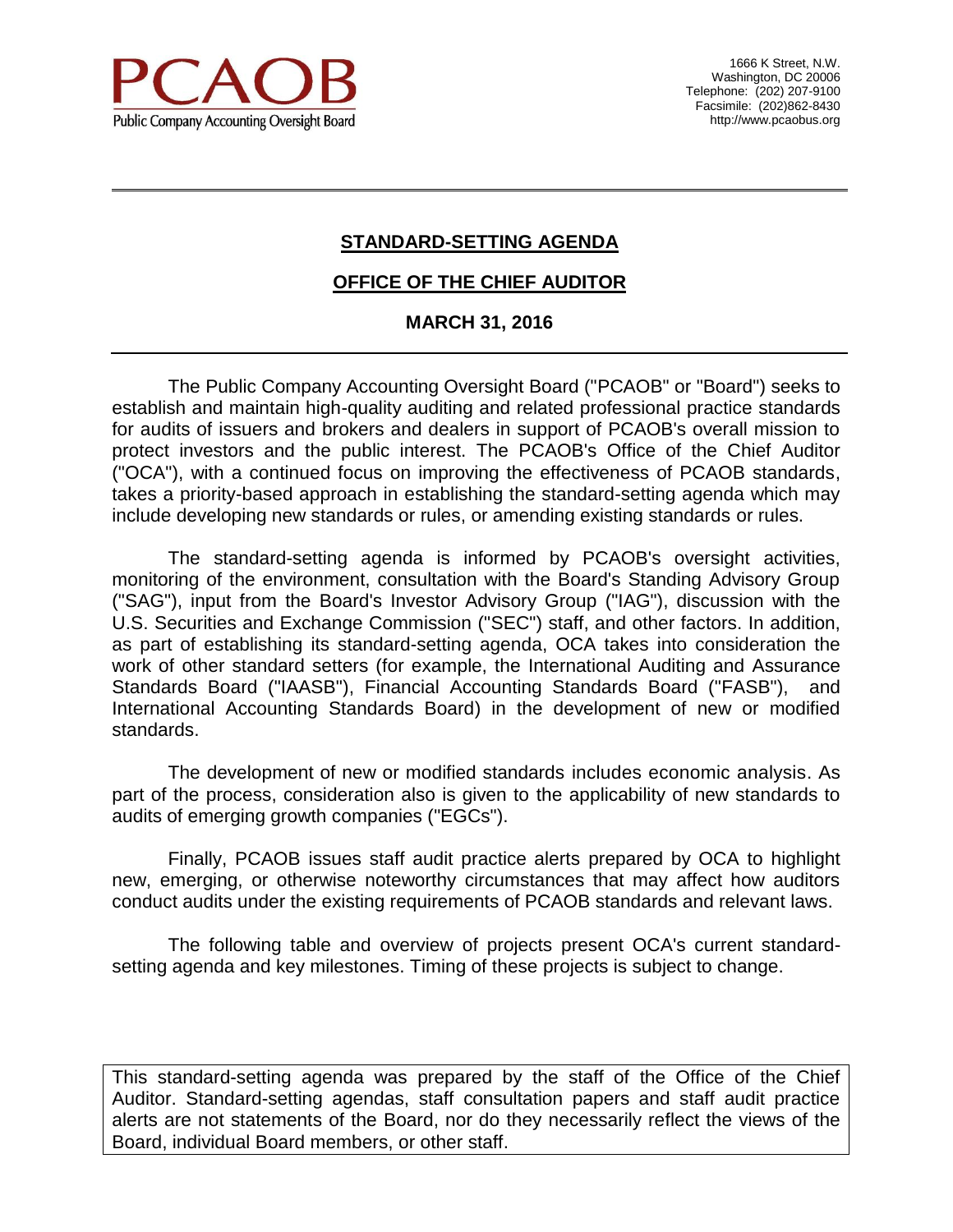

 $\overline{a}$ 

# **Standard-Setting Projects<sup>1</sup>**

| <b>Recent Development</b>                                                                                                                                                                 |                                                           |  |
|-------------------------------------------------------------------------------------------------------------------------------------------------------------------------------------------|-----------------------------------------------------------|--|
| Project                                                                                                                                                                                   | <b>Action</b>                                             |  |
| Improving the Transparency of Audits:<br>1.<br>Rules to Require Disclosure of Certain<br>Audit Participants on a New PCAOB<br>Form and Related Amendments to<br><b>Auditing Standards</b> | Adopted on December 15, 2015, subject<br>to SEC approval. |  |

| April 2016 to September 2016                                |                                 |  |
|-------------------------------------------------------------|---------------------------------|--|
| Project                                                     | <b>Planned Action</b>           |  |
| 2. Supervision of Audits Involving Other<br><b>Auditors</b> | Proposal                        |  |
| 3. Auditor's Reporting Model                                | Reproposal                      |  |
| 4. Going Concern                                            | Next action under consideration |  |

| <b>Other Projects</b> |                                                                                                                        |                                  |
|-----------------------|------------------------------------------------------------------------------------------------------------------------|----------------------------------|
|                       | <b>Project</b>                                                                                                         | <b>Project Direction</b>         |
|                       | 5. Auditing Accounting Estimates,<br><b>Including Fair Value Measurements</b>                                          | Proposal                         |
|                       | 6. The Auditor's Use of the Work of<br><b>Specialists</b>                                                              | Proposal                         |
|                       | 7. Quality Control Standards, Including<br>Assignment and Documentation of<br><b>Firm Supervisory Responsibilities</b> | Research and outreach activities |

 $1$  See project overviews for more information on each project, including timing of possible future actions.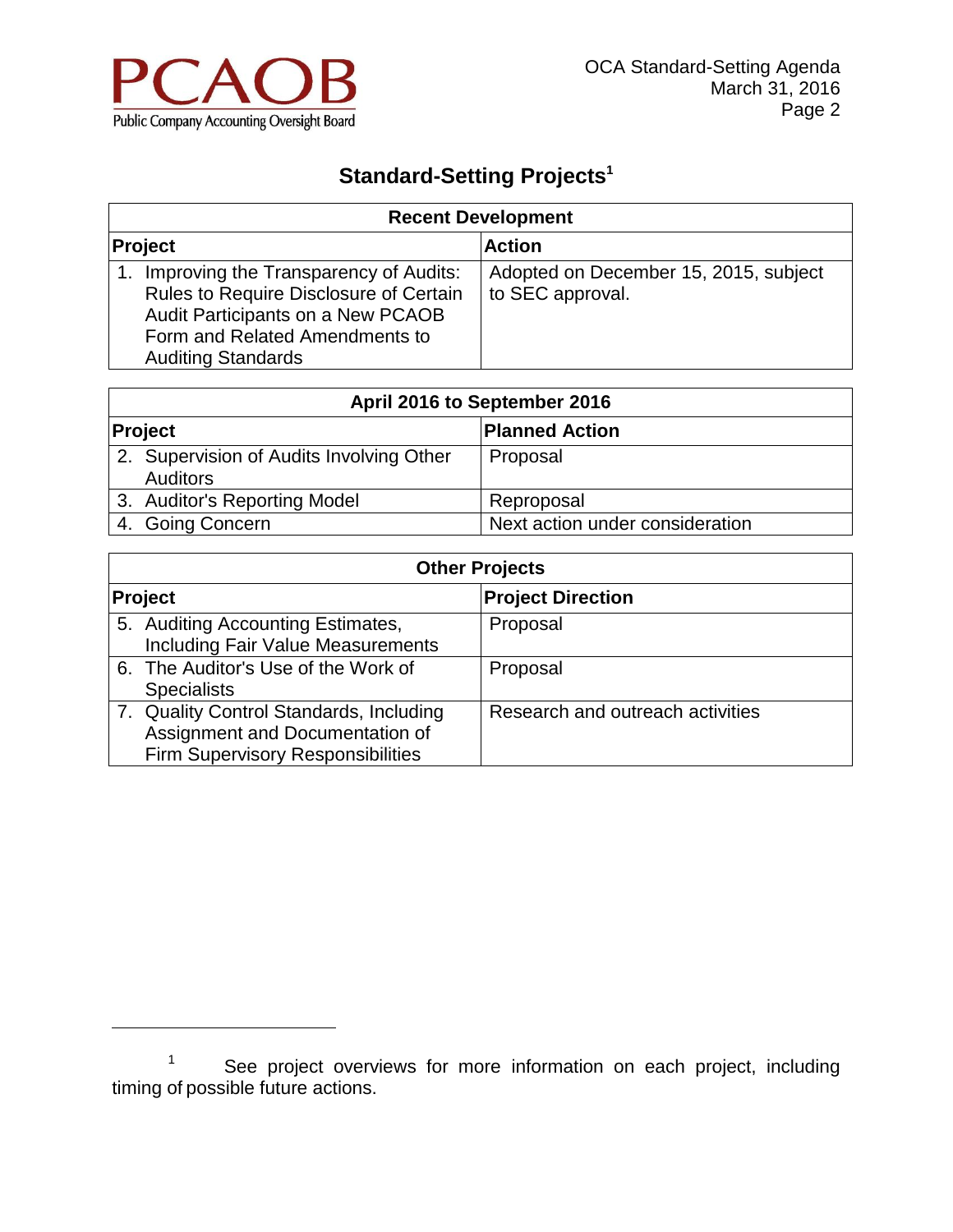

## **Standard-Setting Brief Project Overview**

- **1.** *Improving the Transparency of Audits: Rules to Require Disclosure of Certain Audit Participants on a New PCAOB Form and Related Amendments to Auditing Standards*. On December 15, 2015, the Board adopted new rules and related amendments to its auditing standards that will provide information about the engagement partner and other accounting firms that took part in the audit. The rules will require disclosure of the name of the engagement partner and information about other accounting firms on new PCAOB Form AP, *Auditor Reporting of Certain Audit Participants*. The Board also adopted amendments to the auditing standards that will allow auditors to voluntarily disclose in the auditor's report the name of the engagement partner, information regarding other accounting firms, or both. The Board recommended that the SEC approve the new rules and amendments for application to audits of EGCs pursuant to the Jumpstart Our Business Startups Act. The new rules and related amendments are subject to SEC approval. If approved by the SEC, the new rules and amendments will take effect on a phased basis. Those relating to the engagement partner will be effective for auditors' reports issued on or after January 31, 2017, or three months after SEC approval of the final rules, whichever is later, while those relating to other accounting firms will be effective for auditors' reports issued on or after June 30, 2017. The Board is not extending the Form AP requirements to audits of brokers and dealers pursuant to Rule 17a-5 under the Securities Exchange Act of 1934, as amended. For further information, see [Rulemaking Docket No. 029.](http://pcaobus.org/Rules/Rulemaking/Pages/Docket029.aspx)
- **2.** *Supervision of Audits Involving Other Auditors*. The roles of other accounting firms and individual accountants in audits (collectively, "other auditors") have taken on greater significance with the increasingly global operations of companies. The lead auditor often involves other auditors at various locations of the company, including in areas of the audit where there is a high risk of material misstatement in the financial statements. In light of observations from the Board's oversight activities and other developments, the staff is drafting, for the Board's consideration, proposed amendments to improve the auditing standards that govern the supervision of audits involving other auditors. The staff anticipates recommending that the Board issue a proposal for public comment in the second quarter of 2016.
- **3.** *Auditor's Reporting Model*. On August 13, 2013, the Board issued for public comment proposed auditing standards and related amendments on the auditor's report and the auditor's responsibilities regarding other information. The proposed auditor reporting standard would retain the pass/fail model in the existing auditor's report but would update the form and content of the report to make it more relevant and informative to investors and other financial statement users by providing more information about the audit and the auditor, including through the communication of critical audit matters. The proposed other information standard would enhance the auditor's responsibility with respect to information outside the financial statements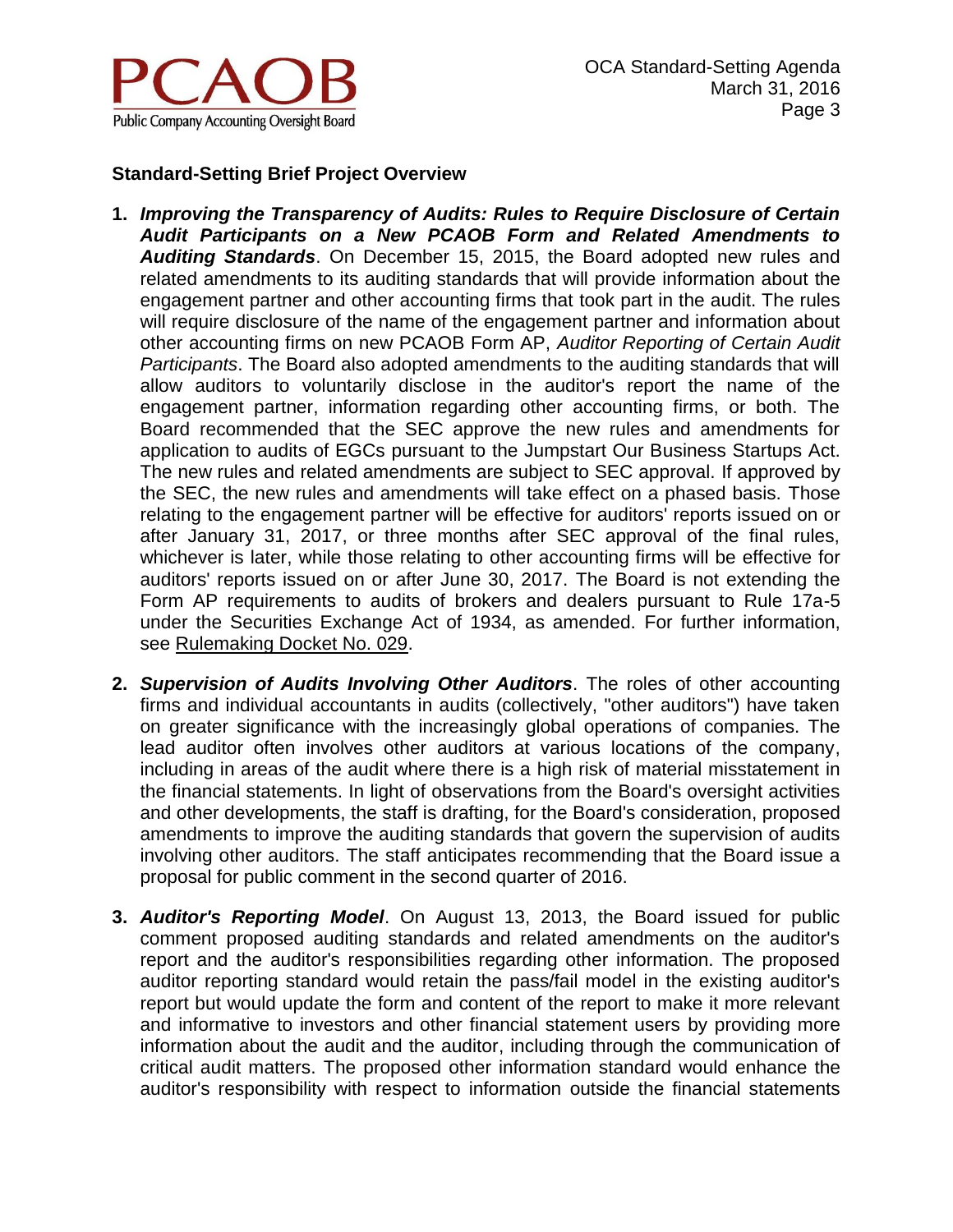

 $\overline{a}$ 

that is contained in documents that include the audited financial statements and the related auditor's report. The Board held a public meeting on April 2-3, 2014 to discuss the proposed standards and comments received. The staff has analyzed the comments received on the proposal and at the 2014 public meeting and is drafting a reproposal for the Board's consideration. The staff anticipates recommending that the Board issue a reproposal of the auditor's reporting standard for public comment in the second quarter of 2016. The staff is continuing to evaluate the proposed other information standard in light of comments received and anticipates making a recommendation for next steps to the Board at a later date. For further information, see [Rulemaking Docket No. 034.](http://pcaobus.org/Rules/Rulemaking/Pages/Docket034.aspx)

- **4.** *Going Concern*. The auditor's evaluation of a company's ability to continue as a going concern is an important part of an audit under PCAOB standards and federal securities law. The purpose of this project is to evaluate potential revisions to the existing PCAOB standard on the auditor's going concern evaluation in light of changes in the relevant accounting requirements. 2 This project is considering, among other things, input from the SAG and IAG, observations from the Board's oversight activities, and relevant research. The staff plans to continue its research and outreach activities to seek input on potential approaches to improving the performance and reporting requirements in the existing standard and addressing the changes in the accounting requirements. These activities could result in a staff consultation paper, a staff audit practice alert, or other possible actions.
- **5.** *Auditing Accounting Estimates, Including Fair Value Measurements*. On August 19, 2014, the PCAOB issued a staff consultation paper to seek public comment on certain issues related to auditing accounting estimates, including fair value measurements. As discussed in the paper, auditing accounting estimates and fair value measurements has proven challenging to auditors. Additionally, there have been changes in the financial reporting frameworks relating to accounting estimates and an increasing use of fair value as a measurement attribute, together with new related disclosure requirements. The paper described the staff's preliminary views concerning the potential need for change and presented potential revisions to PCAOB standards. The staff is evaluating the responses from commenters in addition to considering feedback received from the discussions at the October 2014 and June 2015 SAG meetings and the September 2015 IAG meeting. In addition,

 $2^2$  On August 27, 2014, FASB issued Accounting Standards Update No. 2014-15, *Presentation of Financial Statements—Going Concern (Subtopic 205-40): Disclosure of Uncertainties about an Entity's Ability to Continue as a Going Concern*. On September 22, 2014, the PCAOB issued Staff Audit Practice Alert No. 13, to remind auditors to continue to follow existing PCAOB standards when considering a company's ability to continue as a going concern.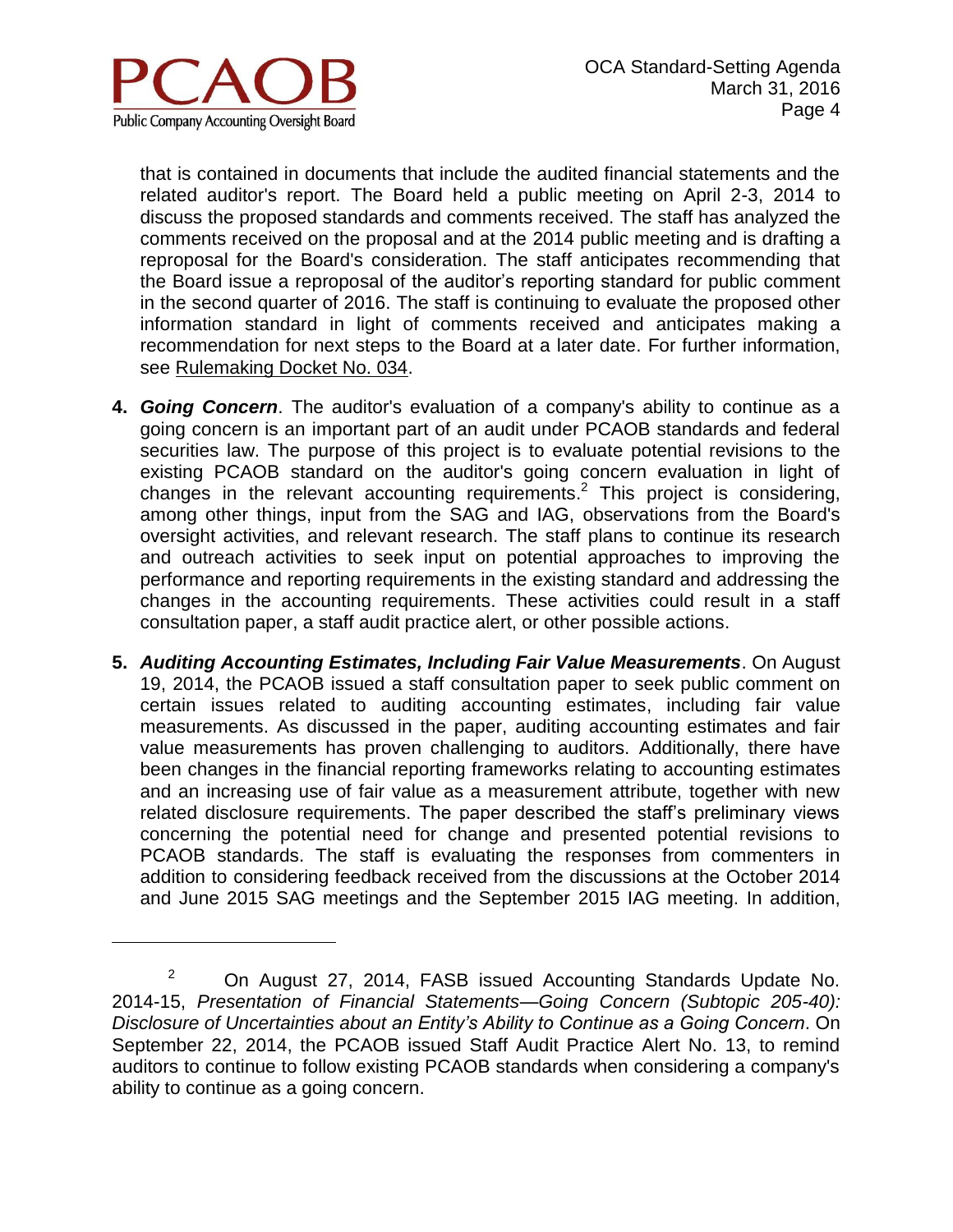

the staff is monitoring developments related to the IAASB's project on Accounting Estimates (ISA 540) and Special Audit Considerations Relevant to Financial Institutions. The staff anticipates recommending that the Board propose for public comment revisions to its current standards on auditing accounting estimates, including fair value measurements, in the fourth quarter of 2016. The project is also being closely coordinated with the project on specialists. For further information, see [Staff Consultation Paper: Auditing Accounting Estimates and Fair Value](http://pcaobus.org/Standards/Pages/SCP_Accounting_Estimates_Fair_Value.aspx)  [Measurements.](http://pcaobus.org/Standards/Pages/SCP_Accounting_Estimates_Fair_Value.aspx)

- **6.** *The Auditor's Use of the Work of Specialists*. On May 28, 2015, the PCAOB issued a staff consultation paper to seek public comment on certain matters related to the auditor's use of the work of specialists. As discussed in the paper, the use and importance of specialists has increased in recent years, in part due to the increasing complexity of business transactions and the resulting complexity of information needed to account for those transactions. Specialists covered by the project include specialists employed or engaged by the auditor and also specialists employed or retained by the company. The paper described the staff's preliminary views concerning the potential need for change and presented potential revisions to PCAOB standards. The staff is evaluating the responses from commenters in addition to considering feedback received from the discussions at the June and November 2015 SAG meetings and the September 2015 IAG meeting. The staff anticipates recommending that the Board propose for public comment revisions to its current standards on the auditor's use of the work of specialists in the fourth quarter of 2016. The project is also being closely coordinated with the project on auditing accounting estimates, including fair value measurements. For further information, see [Staff Consultation Paper No. 2015-01: The Auditor's Use of the Work of](http://pcaobus.org/Standards/Pages/SCP_Specialists.aspx)  [Specialists.](http://pcaobus.org/Standards/Pages/SCP_Specialists.aspx)
- **7.** *Quality Control Standards, Including Assignment and Documentation of Firm Supervisory Responsibilities*. Deficiencies identified in PCAOB inspections suggest that improvements are needed in firms' systems of quality control. The staff is exploring whether changes to PCAOB quality control standards—including improvements related to assignment and documentation of firm supervisory responsibilities—could prompt firms to improve their quality control systems and, in turn, audit quality. This project is considering, among other things, observations from the Board's oversight activities, relevant research, input from the SAG, and activities of international audit regulators, as well as related PCAOB activities, specifically, the root cause analysis and audit quality indicator initiatives. The staff is also monitoring developments related to the IAASB's project on quality control. The staff also plans to perform outreach (e.g., staff consultation paper or public roundtable) to seek input on current practice and the potential need to improve the quality control standards, taking into account potential impacts on large and small domestic and international firms.